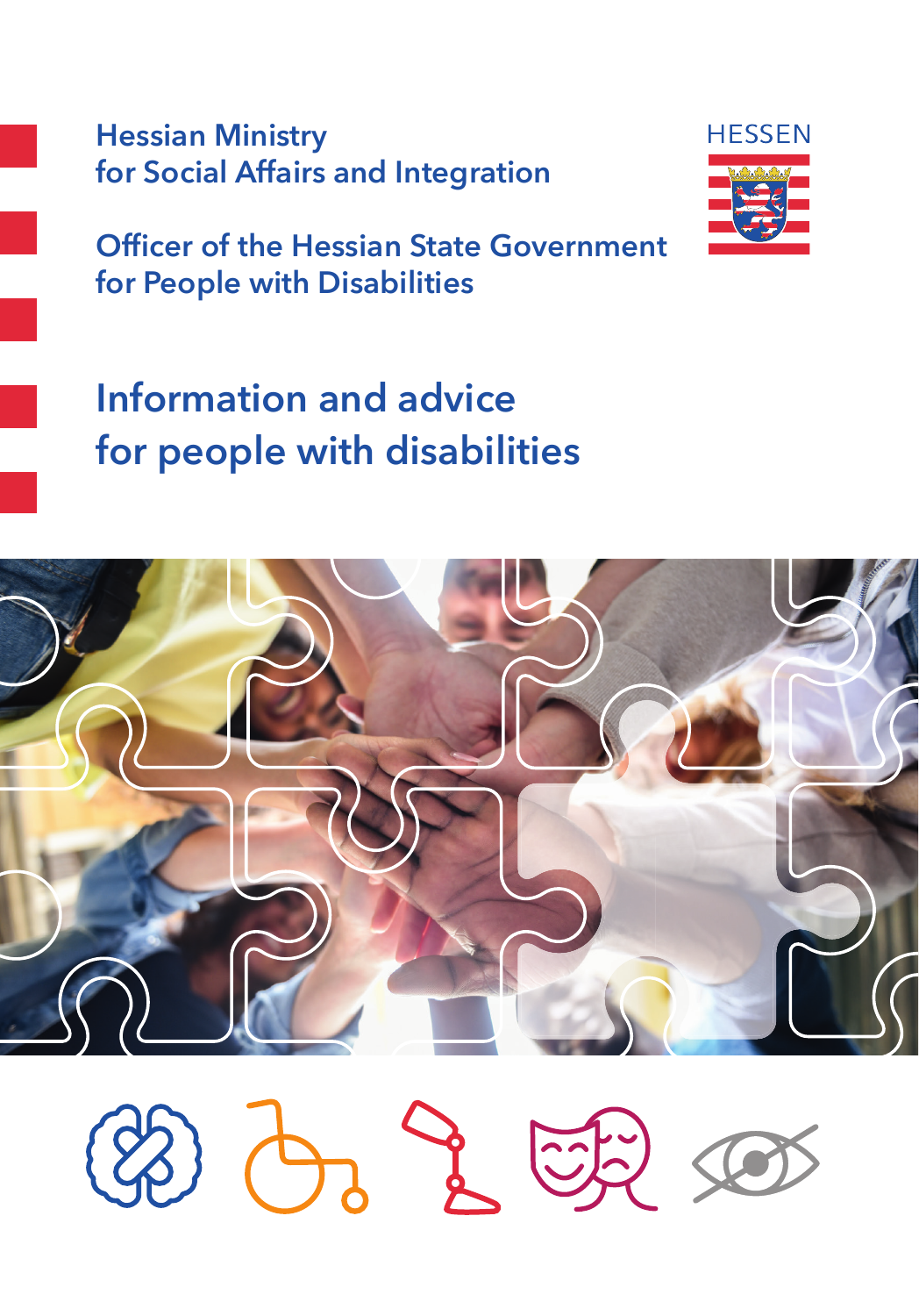

**Kai Klose**  Minister for Social Affairs and Integration



**Rika Esser**  State Officer for People with Disabilities

# **Foreword**

Dear reader,

You are very important to us. People with disabilities should be able to take part in all areas of life in our society. Disabled people very often come across barriers and problems. This information sheet will help by giving you advice. People with disabilities will get the support they need. There is an advice centre for this. It's called: "Ergänzende Unabhängige Teilhabe-Beratungs-Stelle" in Hessen. This means "supplementary independent participation advice centre". It is also called the EUTB and is free of charge. The EUTB can answer many questions you and your family have. We want you to get personal advice and a solution.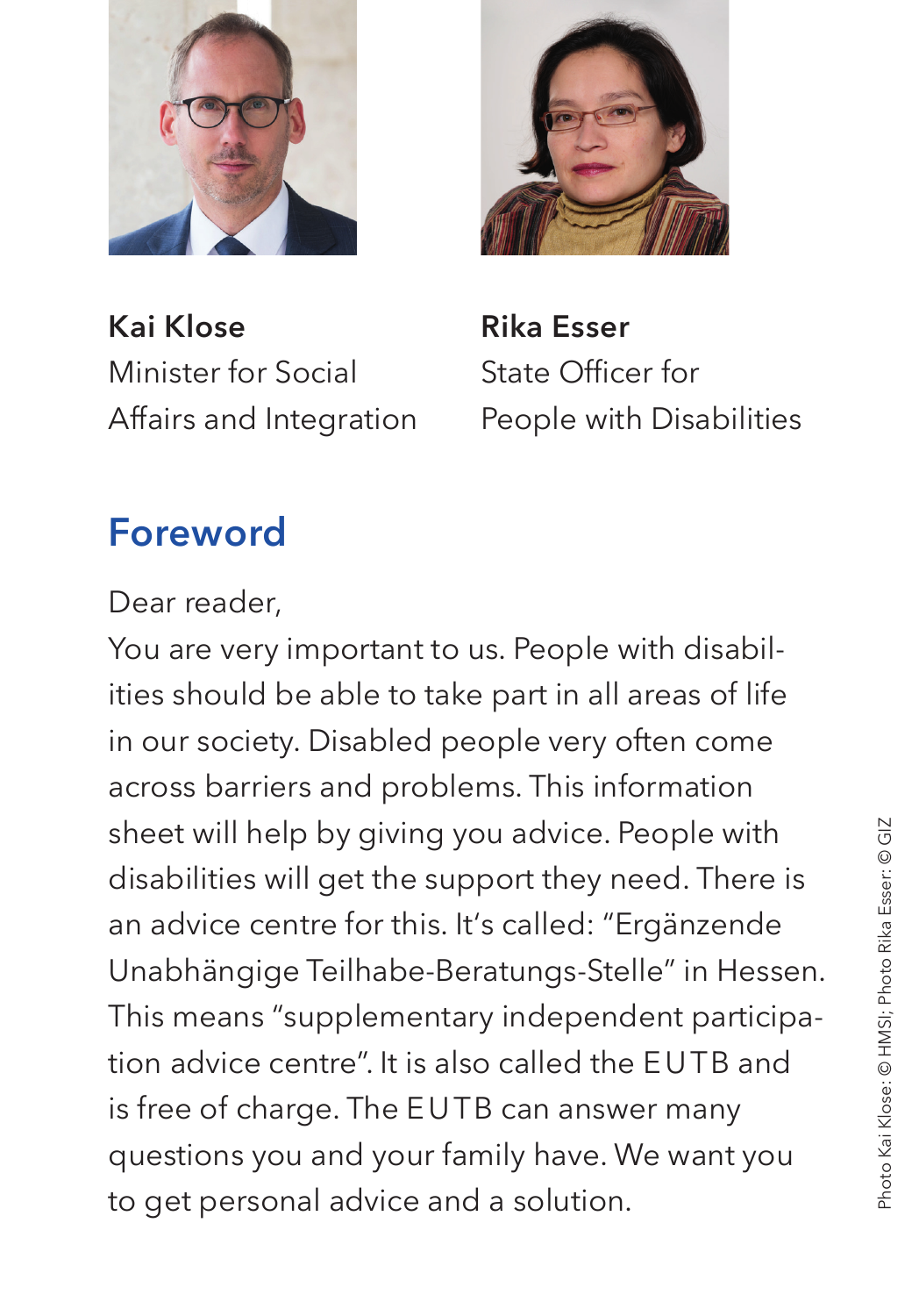# **Advice in various areas of life**

We are only showing you some of the government offices and contacts that work with the EUTB here. People with disabilities often have many questions about these matters. There are many other questions too.



# **Disability and IDs**

You will get information about disabled ID, forms, renewal decisions and much more.



#### **Education**

You will get advice about early learning, kindergarten, school, vocational training, higher education and much more.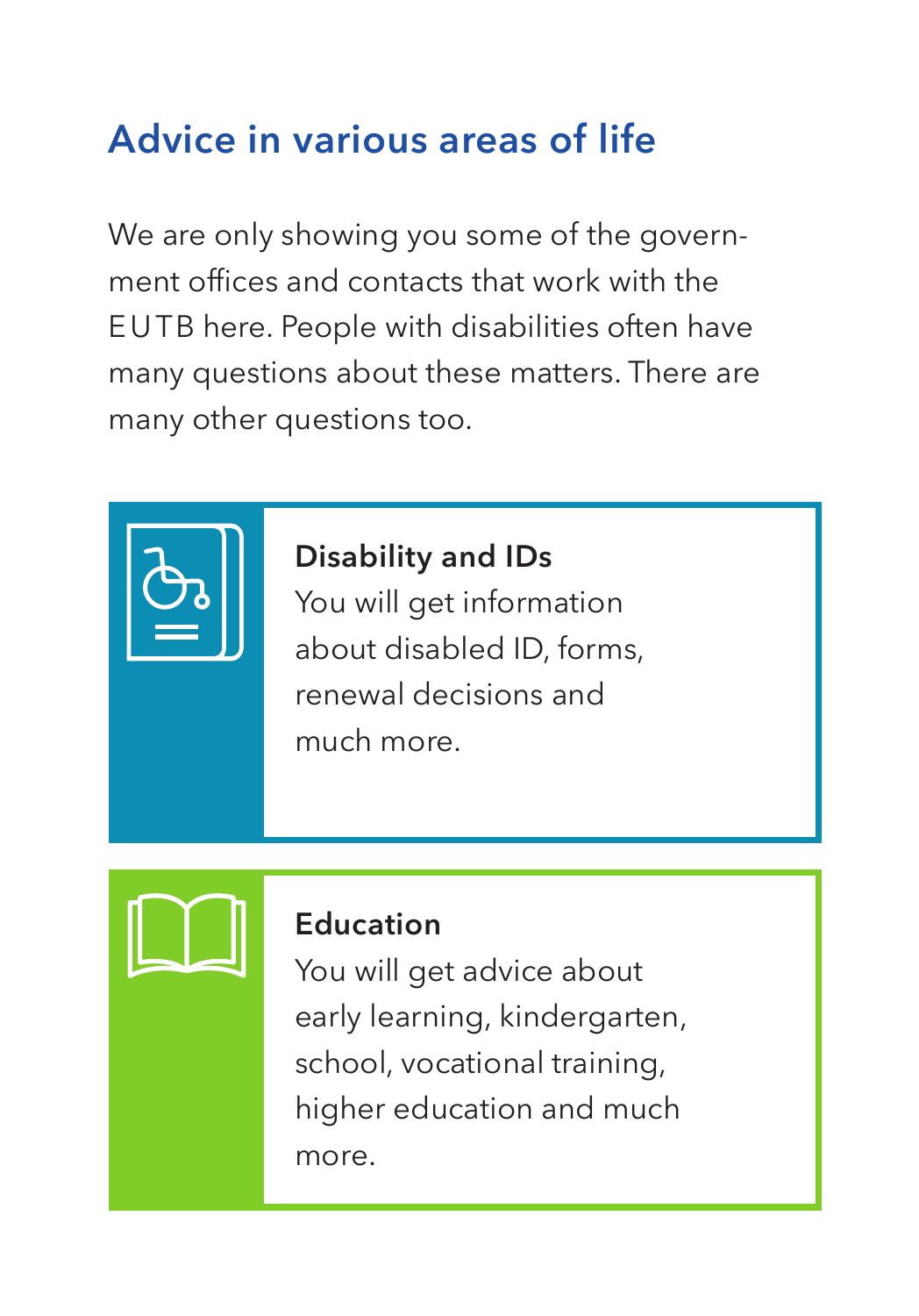

# **Work and Employment**

You will get answers about training, equipping workplaces, budgets for work, protection against dismissal, workshops, inclusion businesses and much more.



### **Care and Health**

You will get answers about home care, full and partial in-patients care, aids, benefits for rehabilitation, pensions and much more.



### **Housing**

You will get advice about looking for housing, disabled- and age-accessible conversions or new builds, aids, assisted housing and much more.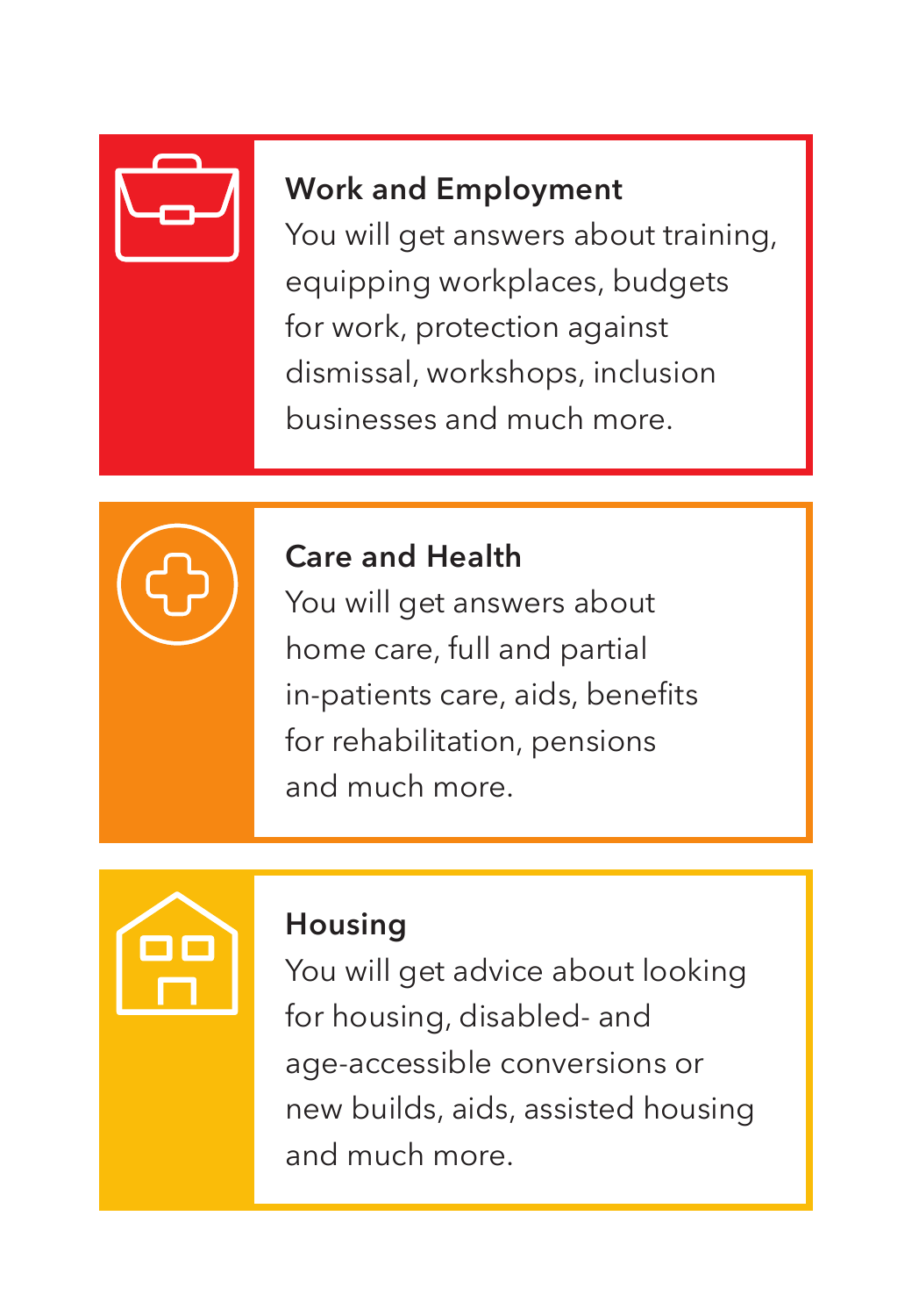# **Cooperation and networking**

The EUTB works together with many organisations and can help you make contact with them.